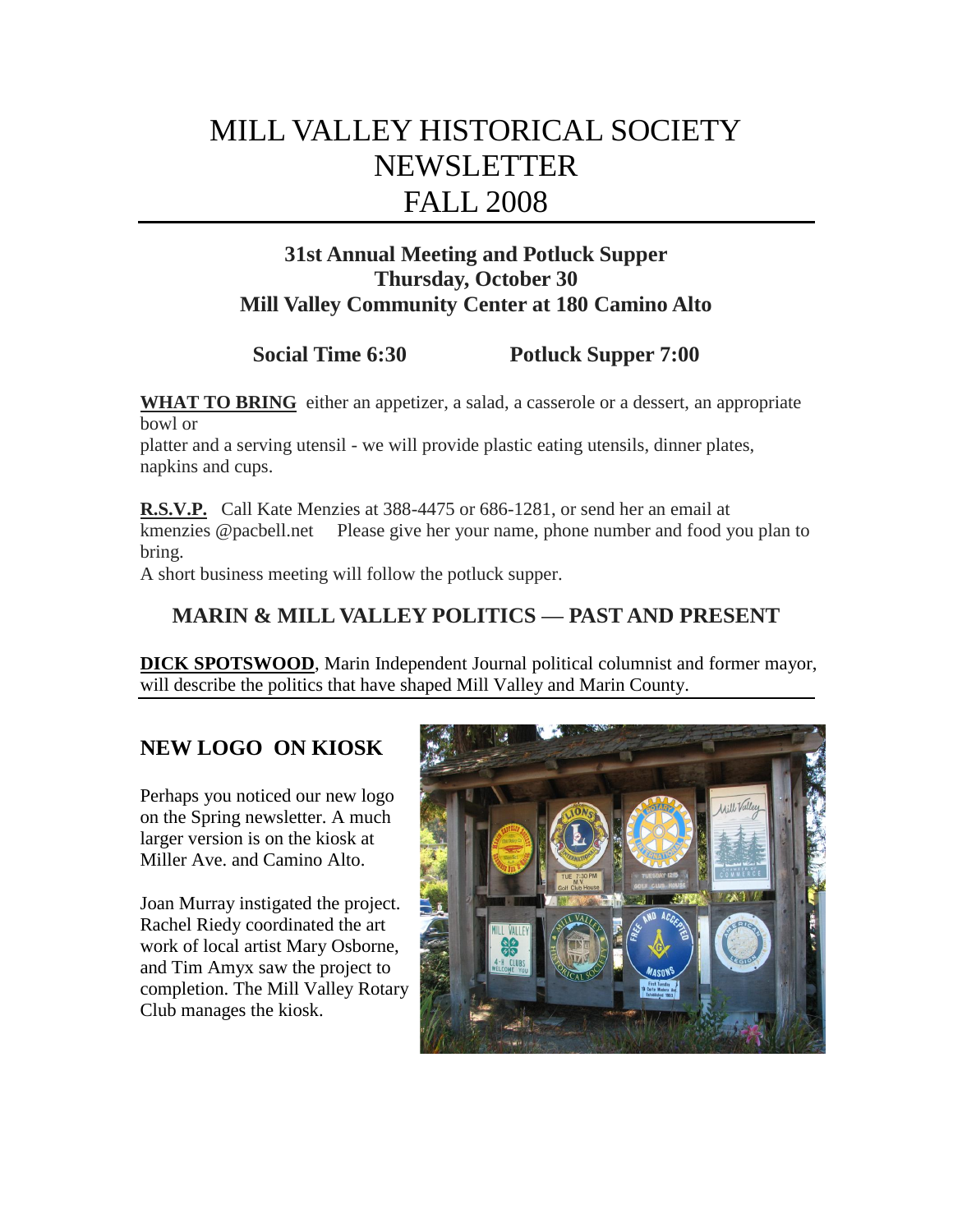## **TWO NEW MARIN HISTORIES**

In May, the Jose Moya del Pino Library-Ross Historical Society published *Ross, California–The People, the Places, the History.* In June, the Nicasio Historical Society published *Nicasio–The Historic Valley at the Center of Marin.*

#### ROSS

Supplementing the historical information are photographs of early Ross residents and families, houses built between 1850 and 1908, public buildings and distance views of the landscape. Ross Landing on Corte Madera creek, near today's College of Marin, was one of the most important shipping points on all of San Francisco Bay in the 1850s. In 1875, railroad freight and passenger traffic became available. Several chapters cover  $20<sup>th</sup>$  century subdivisions, roads, bridges, schools, and the 25 floods that have occurred since 1914. An extensive bibliography is included along with three appendices that document town government information. The book can be purchased for \$45 at the Marin Art and Garden Center's Octagon House.

#### NICASIO

The book is primarily a complete compendium of detailed histories from origin to date of every Nicasio ranch. Histories of village families, houses and commercial buildings are also extensive. There are hundreds of photos: landscapes, people, buildings and cows. The information is based not only on bibliographic references but also on oral histories and interviews with 69 present and former residents. The book can be purchased for \$36 from the Nicasio Historical Society, P.O. Box 111, Nicasio, CA 94946.

## **MILITARY ON MT. TAMALPAIS**

The May First Wednesday Program featured Daniel M. Sebby, director of the California State Military Museum, speaking on the "History of Military on Mt. Tam." Shortly after Pearl Harbor, a radar station was established on Mt. Tam to detect Japanese aircraft. This was one of 60 such sites in California that were active during WW II. Not long after their deactivation the cold war began. In 1954, 12 antiaircraft missilelaunching sites were constructed around the Bay Area to combat the threat of Siberian-based Soviet bombers which carried atomic bombs. The US Air Force Mill Valley Air Force Station (MVAFS) was completed in 1952 on the west peak of Mt. Tam. MVAFS was a small city with 62 buildings and 200 airmen, many with families,. Its radar could detect enemy bombers, but MVAFS was also the tactical command center for operations at the 12 Nike sites, each of which had a battery of 12 missiles. The original Nike-Ajax missile with a conventional warhead was replaced by the Nike-Hercules missile with a nuclear warhead and a range of 87 miles. The last Nike missile was removed in 1979. MVAFS was deactivated in 1980; the buildings were removed in 2005. At the present time, the FAA has a radar station there for air traffic control.

### **JOSETTE GAVIN (1912 - 2008)**

Former Homestead Valley resident Josette Gavin died of natural causes in Palo Alto at age 96. After her husband died suddenly in 1970, she moved from Indiana to Mill Valley in 1977 to be closer to her daughter. In 1979 she married Bill Gavin who was surprised to learn that the house they bought on Cape Court was outside the city limits—he had planned to become actively involved in Mill Valley politics during his retirement. Bill died in 1985. Josette was very active in the Outdoor Art Club and the Mill Valley Historical Society—she was president of both organizations. In 2002, Josette moved to Palo Alto Commons, a retirement home close to her daughter's residence.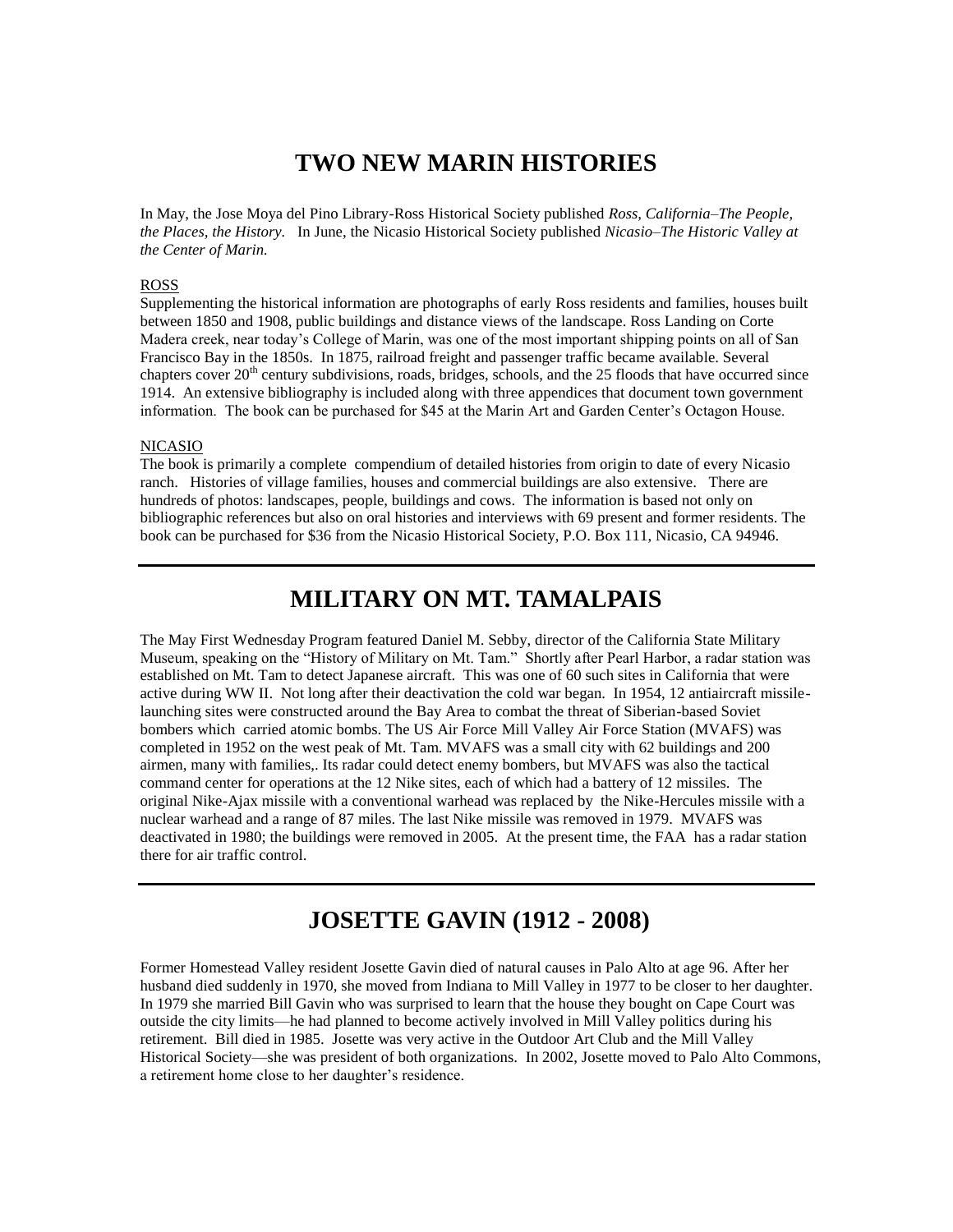#### **TAM HIGH WALK INTO HISTORY**

On the day before Memorial Day, guides conducted tours of Tamalpais High School which was celebrating its centennial. Many participants were impressed by the fact that Tam has a truly unique campus, much like a university. It's rich history was described in 20 stops. Alumni taking this Walk-Into-History came up with many anecdotes that added immeasurably to the enjoyment of others on the tour as well as the guides. The total number of paying participants was 320, well above an average of about 250 that have taken previous Walks-Into-History. It was a beautiful day and a great success. One negative aspect: there were not enough guides. More guides are needed. Volunteer if you can. It's a really interesting experience.

#### **FIRST WEDNESDAY PROGRAMS**

Next year's series of First Wednesday Programs begins in February. These popular and interesting talks are held at 7:30 pm in the Creekside Room of the Mill Valley Library. Tim Amyx has thus far lined up four speakers: Jeanette Vonier — Archiving Historical Photographs Lissa McKee — History of Tamalpais Valley Richard Torney — History of Ross

Chuck Oldenburg — Homestead Valley's 1st Decade

#### **TAM HIGH COMMUTER**

Boyd Stewart, born in 1903, lived with his parents and younger sister on the 500-acre Stewart Dairy Ranch in Nicasio. He attended Tam High from 1918 to 1922. Here is how he commuted.

He rode a horse five miles to San Geronimo to catch the six am steam train to Fairfax. He transferred to the electric train to Sausalito, got off at Almonte and walked up the County Road to Tam High. The return trip brought him back to San Geronimo at 6:30 pm. Another five-mile horseback ride took him home.

He claimed that the commute was not as bad as the

alternative of milking on the ranch and not attending high school, which some of his Nicasio friends did.

#### **BOARD NOMINEES**

The Nominating committee, comprised of Alan Lee and Don Seitas is pleased to present a slate of new board members.

Michael Lipman, a cartoonist and an animator of children's media, has an art studio in the historic 142 Throckmorton Theatre. Since he and his family moved to Homestead Valley 13 years ago, he has grown more and more interested in Mill Valley's history. He, his wife, Suz, and their daughter, Anna, have been actively involved in community affairs in Homestead Valley and Mill Valley. Michael has been so fascinated by our Walks Into History that he hopes to be a walk leader and member of the walk committee.

Betty Goerke, a 46 year resident of Mill Valley, is professor of Anthropology and Archaeology at the College of Marin. She is the author *Chief Marin – Leader, Rebel, and Legend* — a history of Marin County's Namesake and his People. This scholarly work is the result of 30 years research. She talked about Chief Marin and his people at a First Wednesday Program in the spring of 2007. Betty serves on the board of the Miwok Archeological Preserve of Marin and the Advisory Board of the Marin History Museum.

Darren Millman moved to Tamalpais Valley three years ago to be close to his boat in Sausalito. His degree in anthropology initially led to positions as an archeologist with the National Park Service as well as private firms. He has since switched careers to Information Technology and is currently manager of computer systems and networks for a San Francisco container shipping company. Darren enjoys historical research and is enthusiastic about working on the MVHS board.

Leaving the board will be Joan Murray, Bill Devlin and Alison Owings